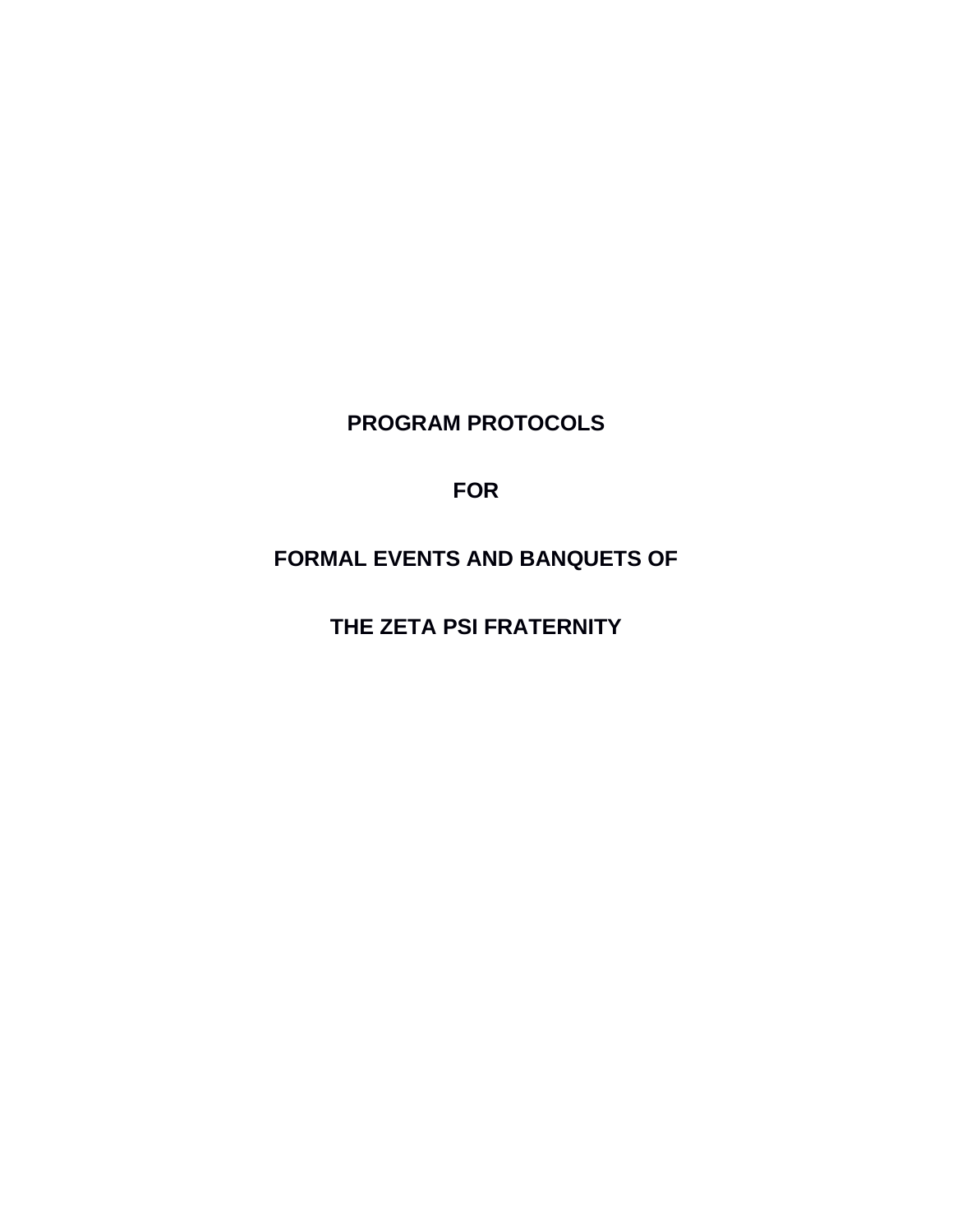# **INDEX**

- 1. Introduction
- 2. Flags
- 3. Toasts
- 4. Anthems
- 5. Applause/Snaps
- 6. Invocations and Benedictions (TBD)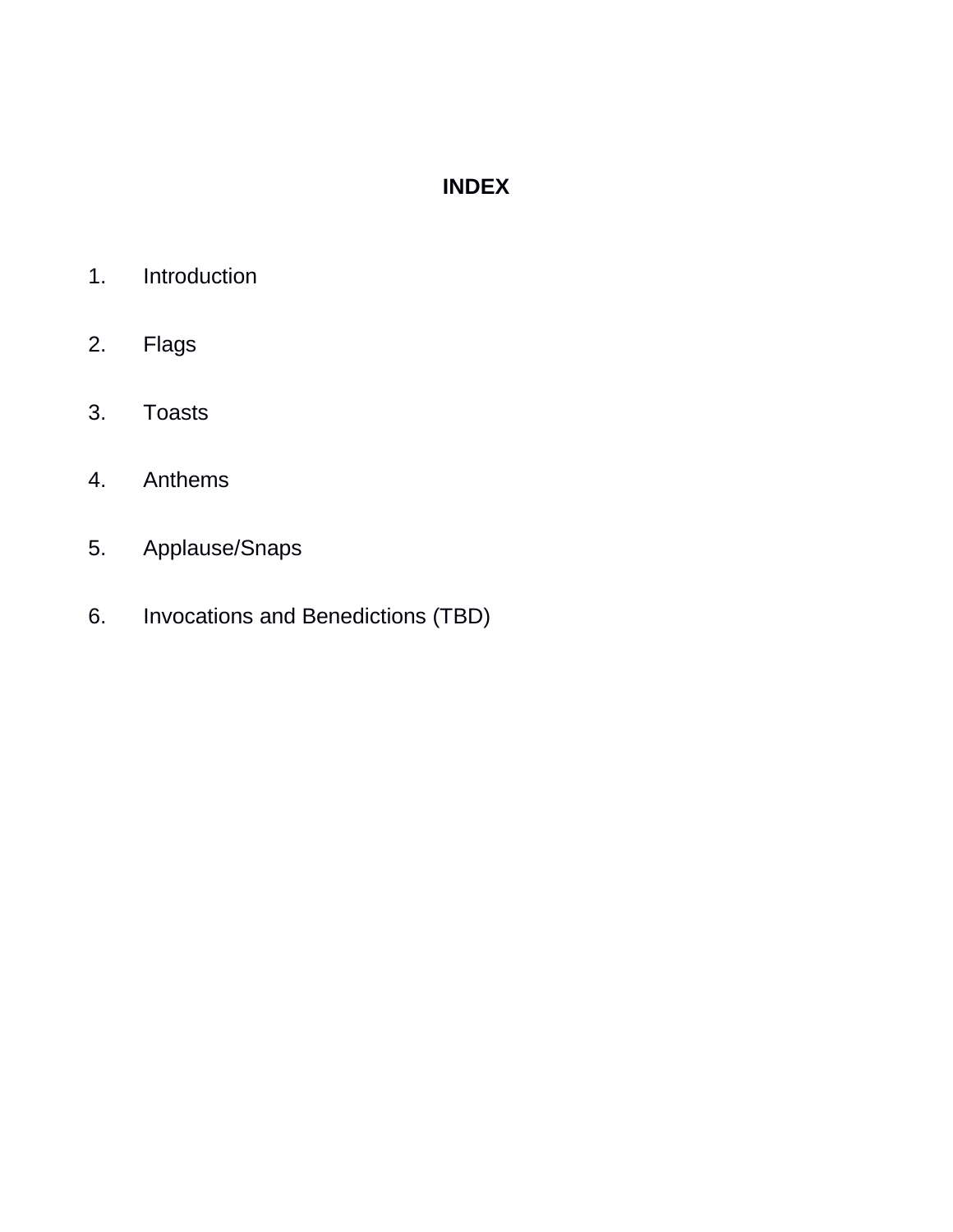#### **INTRODUCTION**

With the recent addition of chapters in England, Scotland and Ireland to the Chapter Roll, it was felt that Zeta Psi's practices and traditions regarding certain ceremonial matters should be reviewed, codified and new protocols established as necessary for use of the various local, national and international bodies within the Fraternity.

This manual has been designed for the use of local, national and international formal dinner and luncheon events, where there is a program and a master of ceremonies to guide the proceedings.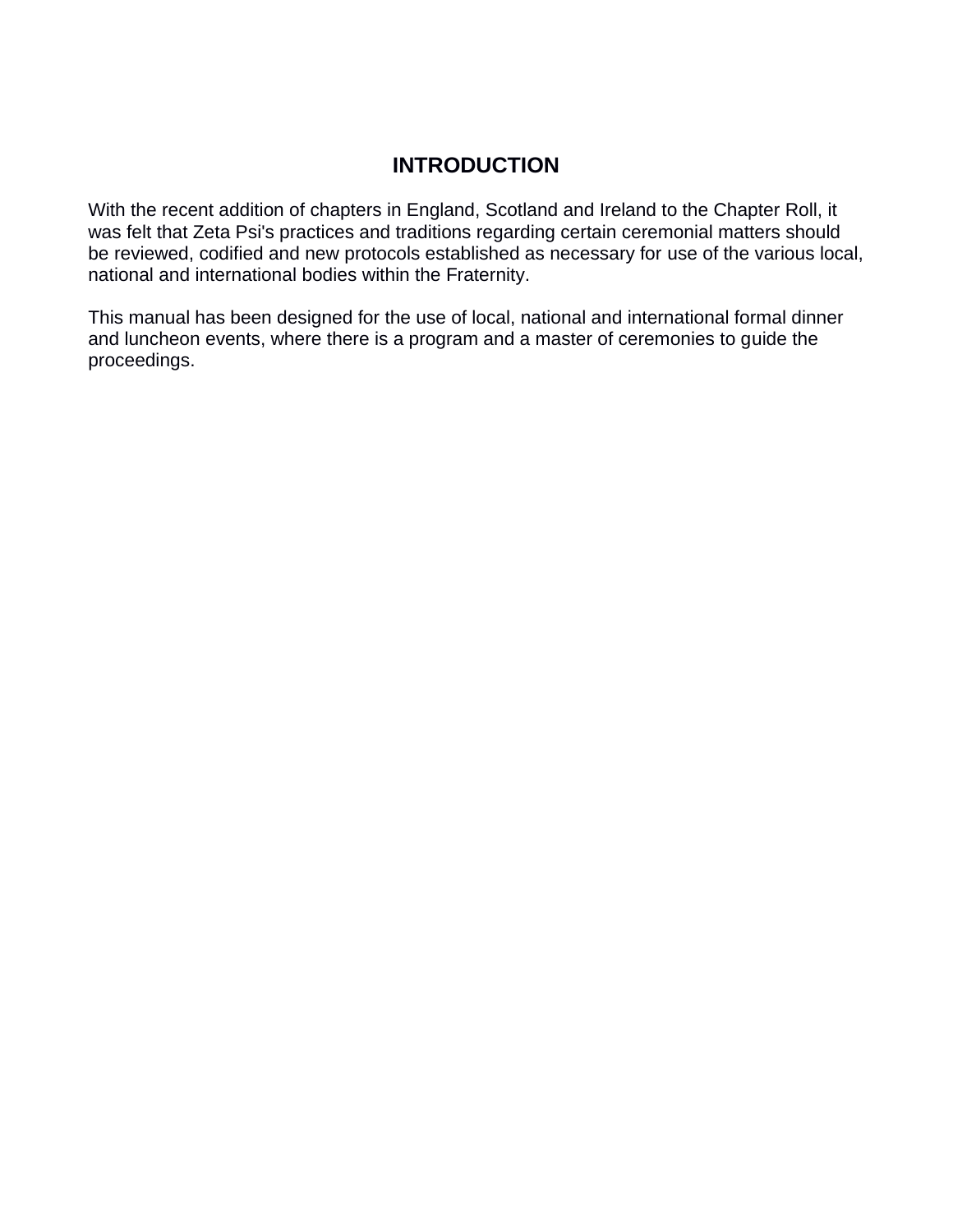#### **FLAGS**

(As viewed by the audience from the front)

Flags are ideally to be displayed – in the order prescribed below – on flagstaffs on the dais either directly behind the lectern, or to the left of the lectern, for better visibility. When flagstaffs are not available, flags may be affixed to the wall behind the dais.

Staff or event organizers are to have these on display in the prescribed fashion well before the room is open to brothers and guests.

From left to right, host first, other countries in order of colonization, Zeta Psi last. Hence:

- in the US US, Canada, UK, Ireland, Zeta Psi
- in Canada Canada, US, UK, Ireland, Zeta Psi
- in the UK UK, US, Canada, Ireland, Zeta Psi
- in Ireland Ireland, US, Canada, UK, Zeta Psi

The Union Flag is generally to be used to represent all chapters in the United Kingdom (England, Scotland, Northern Ireland, Wales). The use of the Cross of St. George for England and the Cross of St. Andrew for Scotland (in this order) in the place of the Union Flag is permitted where event organizers wish to go to the extra trouble and expense.

**Note:** This protocol follows Zeta Psi Fraternity precedent, not international rule or convention.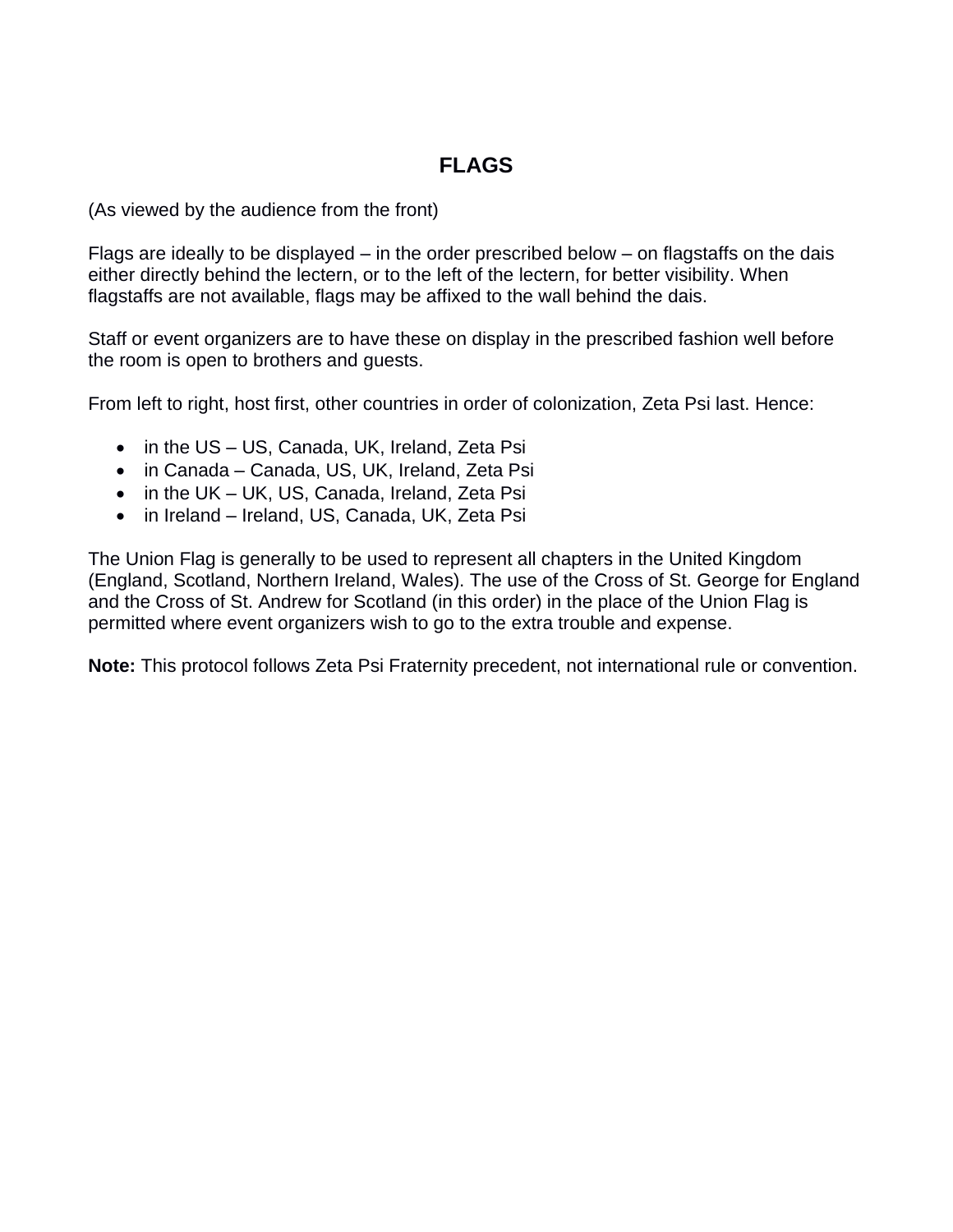#### **TOASTS**

Zeta Psi's custom is for the emcee or his designate to recruit brothers during the pre-event reception, at his discretion, on a multi-generational and "cross-national" basis (toaster not from his own country where there are non-host-country guests), to deliver the traditional toasts. He shall have informed each of the chosen brothers of the appropriate form of each toast (as outlined below).

He shall from the dais say something to the effect of the following: "It is the custom when brothers in Zeta Psi meet over a meal, that the following traditional toasts are offered:" The emcee then begins the procedure by introducing each toaster, individually and in the order following from the dais, by name and chapter, and with some further form of individualization if possible (examples: "past Phi Alpha", "current active Phi of xxx chapter", "this year's undergraduate Board rep", "distinguished brother from Ireland", "my pledge brother from 30 years ago", etc.etc....: Brother A").

| Emcee                                                                                          | Toaster                                                                                              | Response of audience |
|------------------------------------------------------------------------------------------------|------------------------------------------------------------------------------------------------------|----------------------|
| "To toast Her Majesty, The<br>Queen, Brother A"                                                | "Brothers (and guests/ladies),   "The Queen"<br>to Her Majesty The Queen"                            |                      |
| l"To toast The President of the<br>United States, Brother B"                                   | "Brothers (and guests/ladies),   "The President"<br>to The President of the<br><b>United States"</b> |                      |
| l"To toast The President of<br>Ireland, Brother C"                                             | "Brothers (and guests/ladies),   "The President of Ireland"<br>to The President of Ireland"          |                      |
| To toast Our Founder (or The<br>Founder of Zeta Psi), Brother D"                               | "Brothers (and guest/ladies),<br>to Brother John Bradt Yates<br>Sommers"                             | "Brother Sommers"    |
| "To toast our international<br>(glorious/distinguished,<br>illustrious Fraternity), Brother E" | "Brothers (guests/ladies), to<br>Zeta Psi"                                                           | "Zeta Psi"           |

Depending on the country in which the event is being hosted, toasts are made in the following order: Guests first (in order of colonization), then Host, Founder, Fraternity. (If no guests, just Host, Founder, Fraternity.)

Hence:

- in the US Queen, President of Ireland, President of US, Founder, Fraternity
- in Canada President of US, President of Ireland, Queen, Founder, Fraternity
- in the UK President of US, President of Ireland, Queen, Founder, Fraternity
- in Ireland President of US, Queen, President of Ireland, Founder, Fraternity.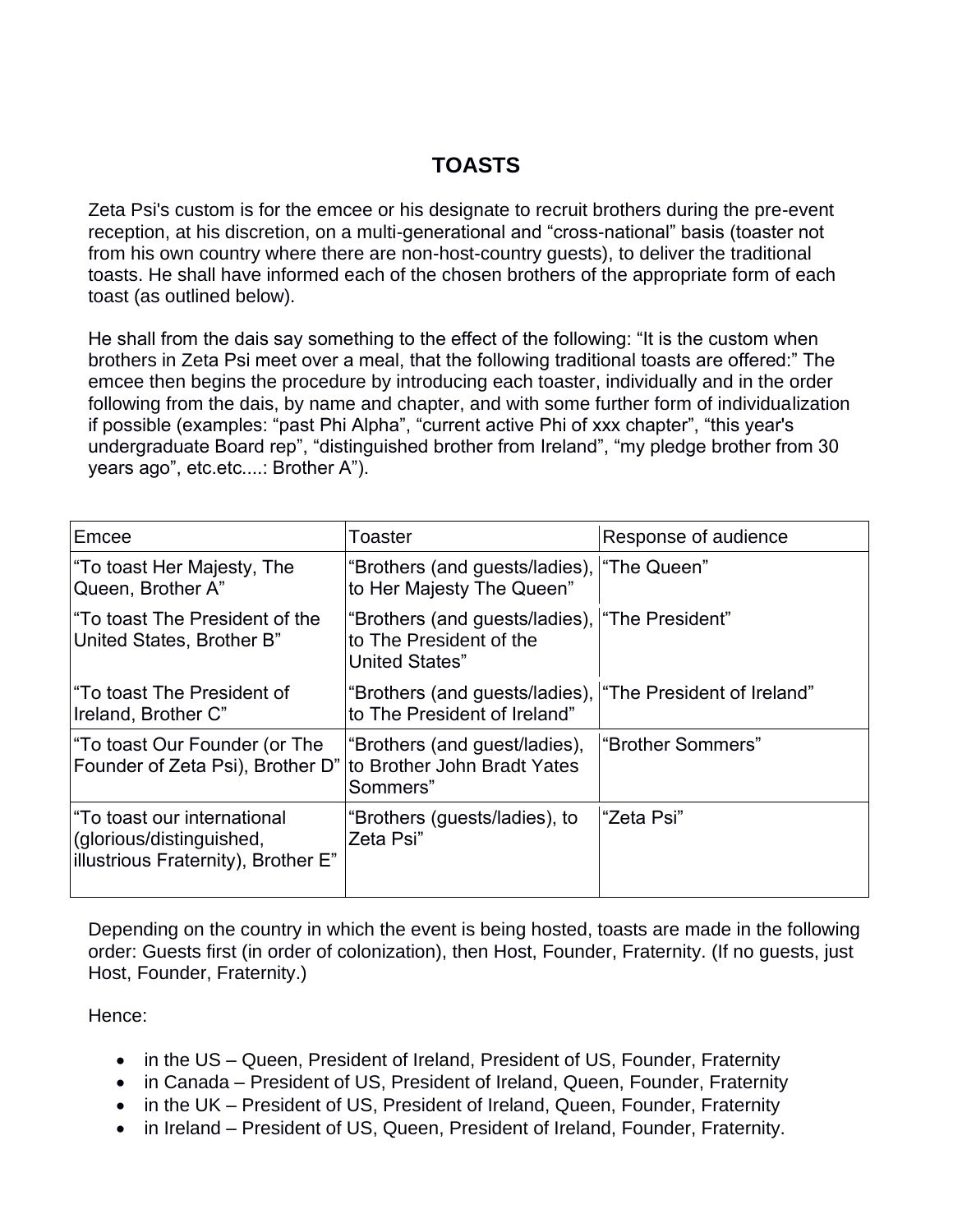## **ANTHEMS (National)**

As with Toasts, Anthems are sung in this order: Guests first (in order of colonization), then Host. As with toasts, non-host anthems are not sung if there are no guests from those countries Hence:

- in the US Canada, UK, Ireland, US
- in Canada US, UK, Ireland, Canada
- in the UK US, Canada, Ireland, UK
- in Ireland US, Canada, UK, Ireland

If any other than host anthems are to be sung, it is highly recommended that the lyrics of all anthems be printed in the event program.

### **ANTHEMS (Fraternity)**

The Opening Ode is sung after the final National Anthem and before the Traditional Toasts.

The Farewell Ode is sung at the end of the program after the last item of business, speech or presentation.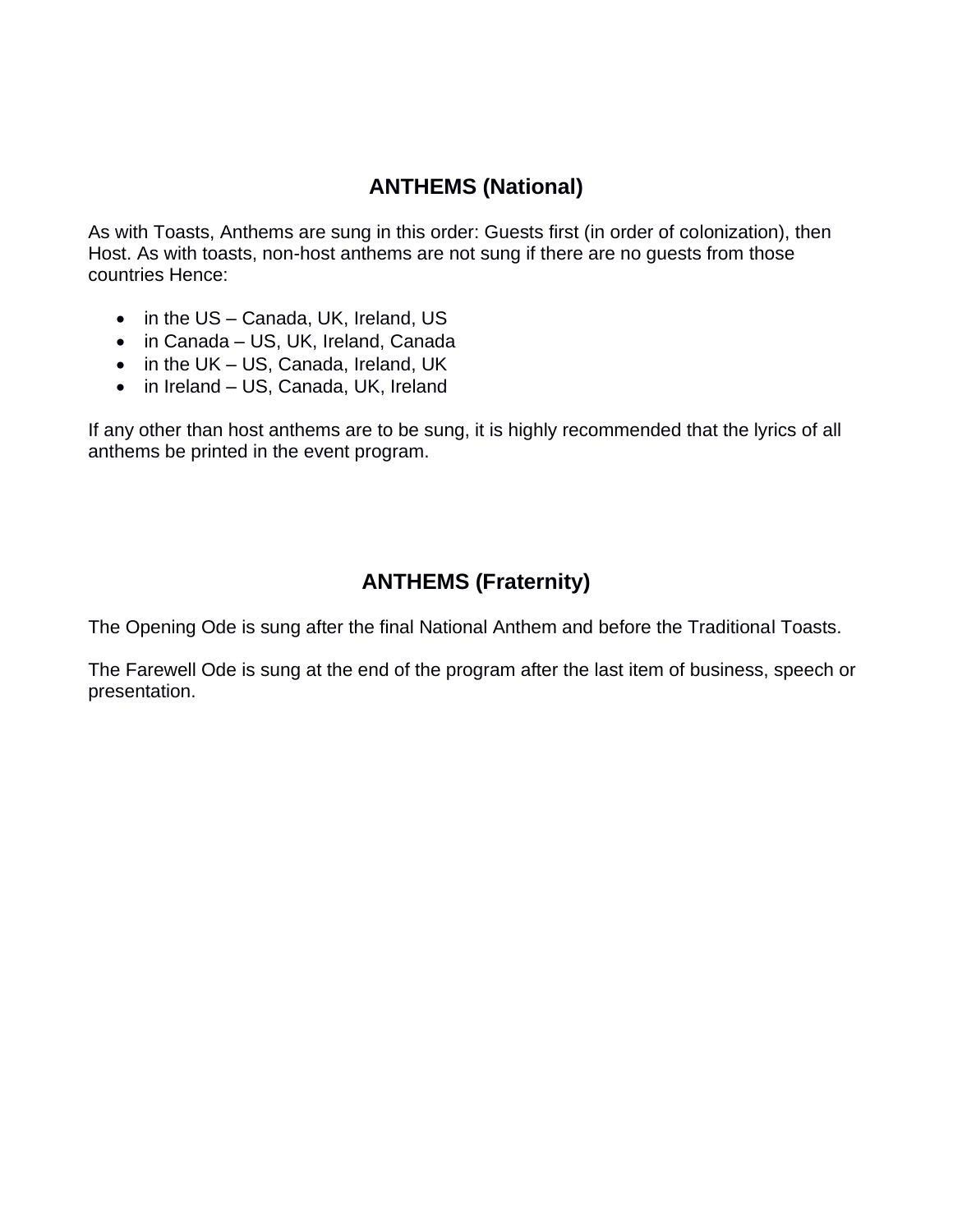## **APPLAUSE/SNAPS**

As an expression of approbation, snapped fingers are to be used ONLY in an environment where none but brothers of Zeta Psi are present. Applause is to be used in all other circumstances.